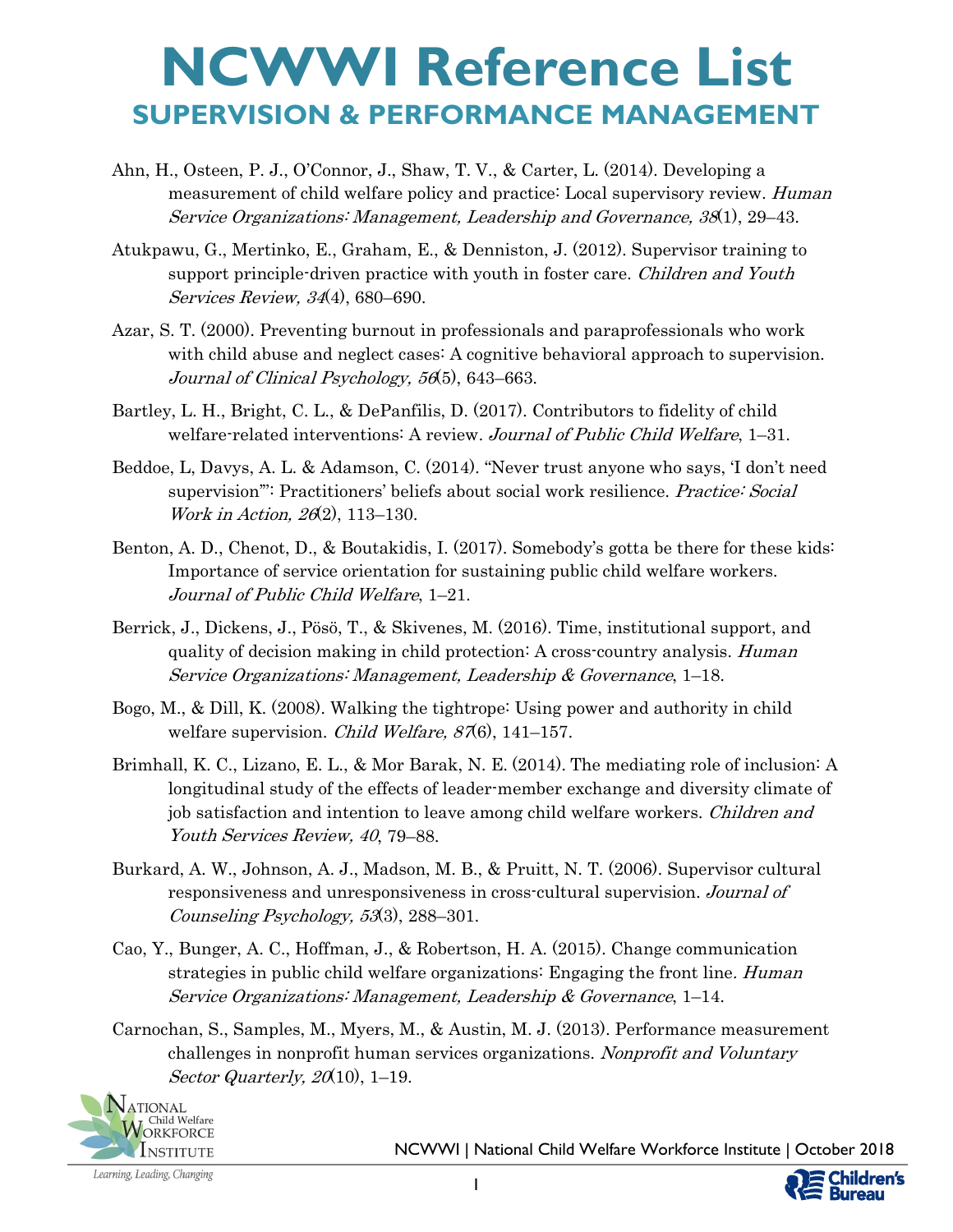- Carpenter, J., Webb, C. M., & Bostock, L. (2013). The surprisingly weak evidence base for supervision: Findings from a systematic review of research in child welfare practice (2000–2012). Children and Youth Services Review, 35(11), 1843–1853.
- Cearly, S. (2004). The power of supervision in child welfare services. Child & Youth Care Forum, 33(5), 313–327.
- Chateauneuf, D., Ramdé, J., & Avril, A. (2016). Processes employed by social work practitioners in child welfare for exchanging and using knowledge. Journal of Social Work Practice, 1–19.
- Chen, S., & Scannapieco, M. (2010). The influence of job satisfaction on child welfare worker's desire to stay: An examination of the interaction effect of self-efficacy and supportive supervision. *Children and Youth Services Review, 32*(4), 482–486.
- Chenot, D., Benton, A. D., & Kim, H. (2009). The influence of supervisor support, peer support, and organizational culture among early career social workers in child welfare services. Child Welfare, 88(5), 129-147.
- Claiborne, N., & Lawson, H. A. (2011). A two-site case study of consultation to develop supervisory teams in child welfare. Administration in Social Work, 35, 389–411.
- Clark, S., Gilman, E., Jacquet, S., Johnson, B., Mathias, C. Paris, R., & Zeitler, L. (2008). Line worker, supervisor, and manager perceptions of supervisory practices and tasks in child welfare. Journal of Public Child Welfare,  $\mathcal{Z}(1)$ , 3–32.
- Collins-Camargo, C., & McBeath, B. (2017). Child welfare practice within the context of public–private partnerships. Social Work, 62(2), 130–138.
- Collins-Camargo, C., & Millar, K. (2010). The potential for a more clinical approach to child welfare supervision to promote practice and case outcomes: A qualitative study in four states. The Clinical Supervisor, 29(2), 164–187.
- Collins-Camargo, C., & Millar, K. (2012). Promoting supervisory practice change in public child welfare: Lessons from university/agency collaborative research in four states. Child Welfare, 91(1), 101–124.
- Collins-Camargo, C., & Royse, D. (2010). A study of the relationships among effective supervision, organizational culture promoting evidence-based practice, and worker self-efficacy in public child welfare. Journal of Public Child Welfare,  $4(1)$ , 1–24.
- Collins-Camargo, C., Chuang, E., McBeath, B., & Bunger, A. C. (2014). Private child welfare agency managers' perceptions of the effectiveness of different performance management strategies. Children and Youth Services Review, 38, 133–141.

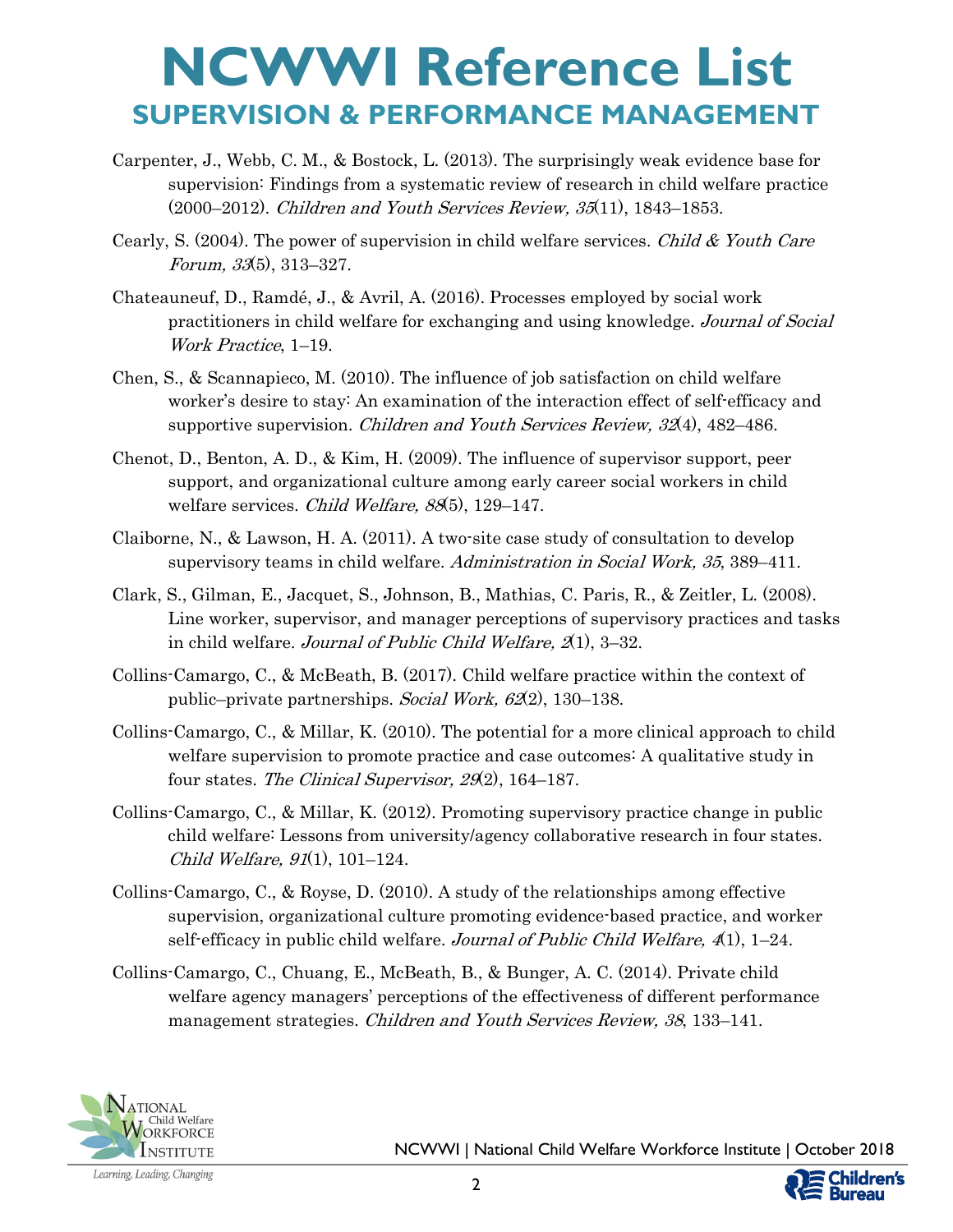- Collins-Camargo, C., Sullivan, D. J., Washeck, B., Adams, J., & Sundet, P. (2009). One state's effort to improve recruitment, retention, and practice through multifaceted clinical supervision interventions. Child Welfare, 88(5), 87–107.
- Collins-Camargoa, C., & Garstka, T. A. (2014). Promoting outcome achievement in child welfare: Predictors of evidence-informed practice. Journal of Evidence-Based Social Work, 11(5), 423–436.
- Cooksey-Campbell, K., Folaron, G., & Sullenberger, S. W. (2013). Supervision during child welfare system reform: Qualitative study of factors influencing case manager implementation of a new practice model. Journal of Public Child Welfare,  $\mathcal{I}(2)$ , 123– 141.
- Davidson, C. (2011). The relation between supervisor self-disclosure and the working alliance among social work students in field placement. Journal of Teaching in Social Work, 31(3), 265–277.
- Dill, K., & Bogo, M. (2007). Impact of stressors on front-line child welfare supervisors. The Clinical Supervisor, 26(1/2), 177–193.
- Dill, K., & Bogo, M. (2009). Moving beyond the administrative: Supervisors' perspectives on clinical supervision in child welfare. Journal of Public Child Welfare,  $\mathcal{A}$ 1), 87–105.
- Everett, J. E., Miehls, D., DuBois, C., & Garran, A. M. (2011). The developmental model of supervision as reflected in the experiences of field supervisors and graduate students. Journal of Teaching in Social Work, 31(3), 250–264.
- Fakunmoju, S., Woodruff, K., Kim, H. H., LeFevre, A., & Hong, M. (2010). Intention to leave a job: The role of individual factors, job tension, and supervisory support. Administration in Social Work, 34(4), 313–328.
- Faulkner, M., & Borah, E. (2008). Influence on workplace features on child welfare service quality. Professional Development: The International Journal of Continuing Social Work Education, 11(3), 36–49.
- Fukui, S., Rapp, C., Goscha, R., Marty, D., & Ezell, M. (2013). The perceptions of supervisory support scale. Administration and Policy in Mental Health and Mental Health Services Research, 41(3), 353–359.
- Giddings, M. M., Cleveland, P., Smith, C. H., Collins-Camargo, C., & Russell, R. G. (2008). Clinical supervision for MSWs in child welfare: A professional development model. Journal of Public Child Welfare, 2(3), 339-365.
- Griffin, C., & Shiell, D. (2003). Improving clinical supervisory practice in front line CPS supervisors: A mentoring model. Professional Development,  $6(1-2)$ , 52-56.



Learning, Leading, Changing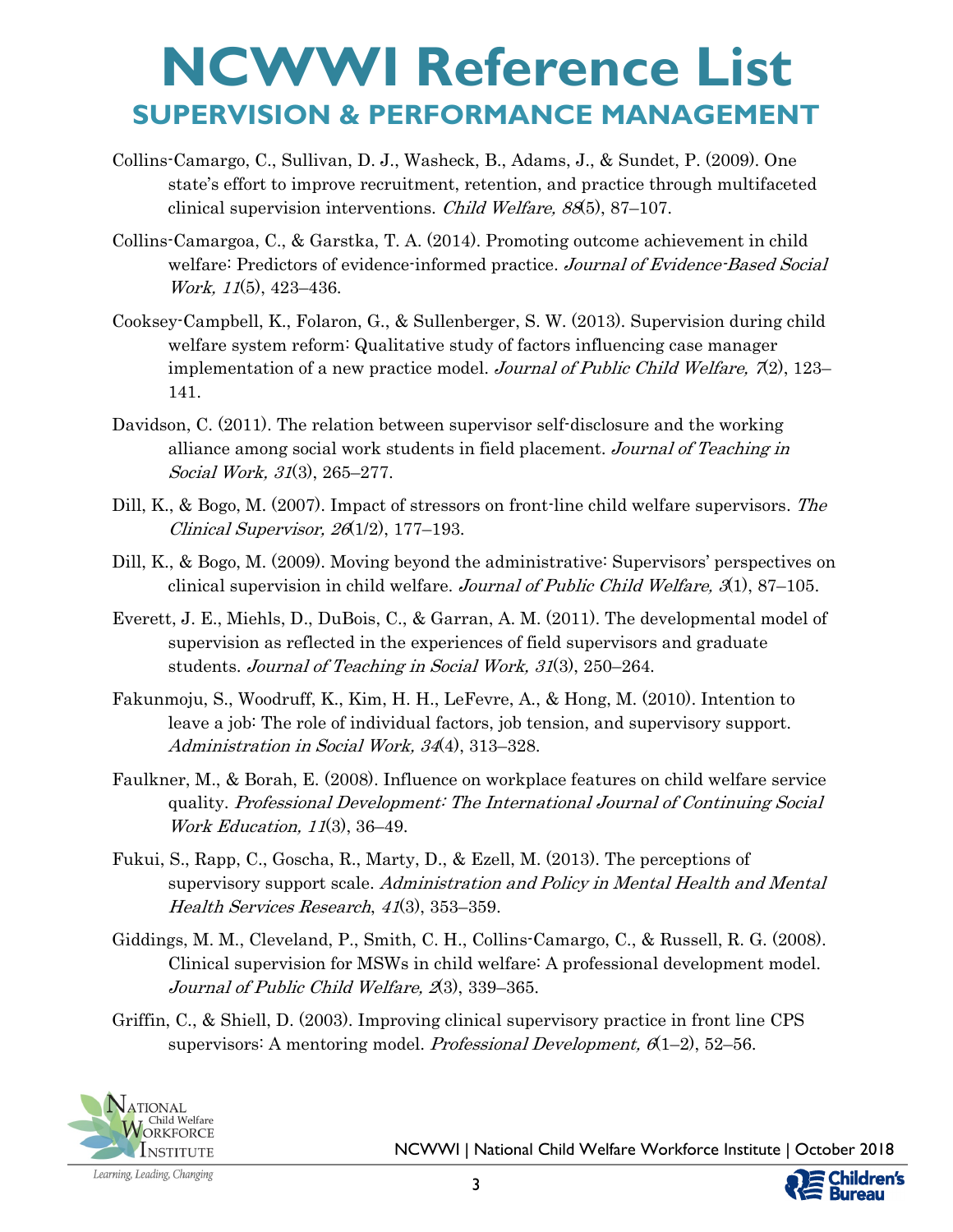- Griffiths, A., & Royse, D. (2016). Unheard voices: Why former child welfare workers left their positions. Journal of Public Child Welfare, 1–18.
- Hair, H. J., & O'Donoghue, K. (2009). Culturally relevant, socially just social work supervision: Becoming visible through a social constructionist lens. Journal of Ethnic & Cultural Diversity in Social Work, 18(1–2), 70–88.
- Hall, G. (2009). Supervisory training to enhance permanency solutions (STEPS): Site visit report. Boston, MA: Department of Social Services, State of Massachusetts.
- Hall, J. C. (2018). Black women talk about stereotypical transference enactments in crosscultural supervision. Journal of Human Behavior in the Social Environment, 1-14.
- Handran, J. (2015). Trauma-informed systems of care: The role of organizational culture in the development of burnout, secondary traumatic stress, and compassion satisfaction. Journal of Social Welfare and Human Rights,  $3(1)$ , 1–22.
- Hanna, M. D., & Potter, C. C. (2012). The effective child welfare unit supervisor. Administration in Social Work, 36(4), 409–425.
- Harlow, E. (2013). Coaching, supervision, and the social work zeitgeist. *Practice, 25*(1), 61– 70.
- Ingram, R. (2013). Emotions, social work practice and supervision: An uneasy alliance? Journal of Social Work Practice, 27(1), 5-19.
- Jacquet, S. E., Clark, S. J., Morazes, J. L., & Withers, R. (2007). The role of supervision in the retention of public child welfare workers. Journal of Public Child Welfare, 1(3), 27–54.
- Jaoko, J. (2012). An analysis of supervisor support of policies on workplace flexibility. Journal of Social Service Research, 38(4), 541–548.
- Jones, J. L., Washington, G., & Steppe, S. (2007). The role of supervisors in developing clinical decision-making skills in child protective services. Journal of Evidence-based Social Work, 4(3), 103-116.
- Kaye, S., DePanfilis, D., Bright, C. L., & Fisher, C. (2012). Applying implementation drivers to child welfare systems change: Examples from the field. Journal of Public Child Welfare,  $6(4)$ , 512-530.
- Kelly, M. J., & Sundet, P. (2007). Using 360 degree evaluation to improve clinical skill development by first line child protective services supervisors. Journal of Evidencebased Social Work,  $4(3)$ , 145–161.



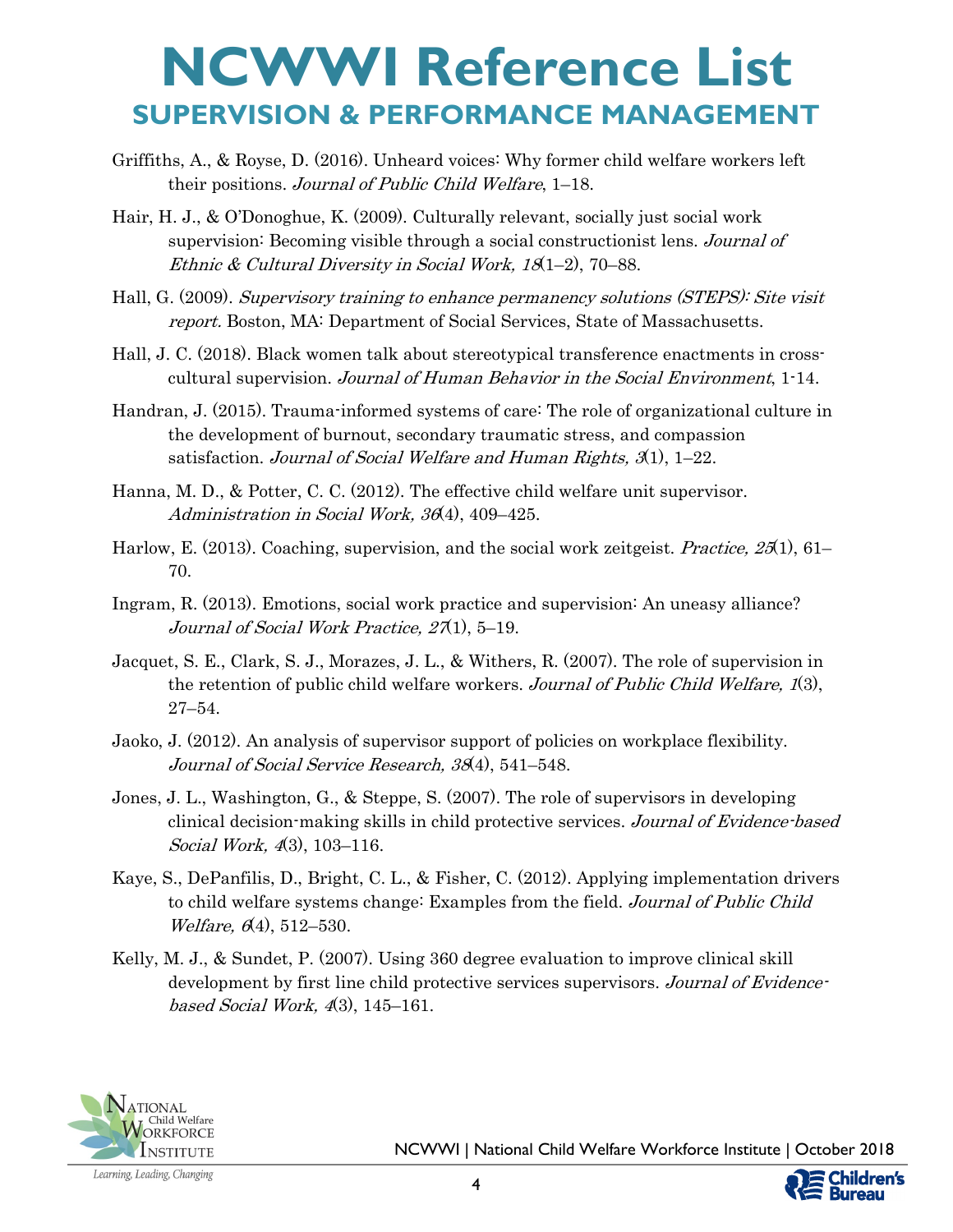- Kim, A., & Mor Barak, M. E. (2015). The mediating roles of leader–member exchange and perceived organizational support in the role stress–turnover intention relationship among child welfare workers: A longitudinal analysis. *Children and Youth Services* Review, 52, 135–143.
- Kim, J., Park, T., Pierce, B., & Hall, J. A. (2017). Child Welfare Workers' perceptions of supervisory support: A curvilinear interaction of work experience and educational background. Human Service Organizations: Management, Leadership & Governance, 1–15.
- Kim, J., Taekyung, P., Pierce, B., & Hall, J. (2017). Child welfare workers' perceptions of supervisory support: A curvilinear interaction of work experience and educational background. Human Service Organizations: Management, Leadership & Governance, 285-299.
- Kleinpeter, C., Pasztor, E. M., & Telles-Rogers, T. (2003). The impact of training on worker performance and retention: Perceptions of child welfare supervisors. Professional Development: The International Journal of Continuing Social Work Education, 6(3), 39–49.
- Landsman, M. (2007). Supporting child welfare supervisors to improve worker retention. Child Welfare, 86(2), 105–124.
- Lawrence, C. K. (2017). Building caseworker resilience through engagement with children, families, and peers. Families in Society: The Journal of Contemporary Social Services, 98(4), 266–274.
- Lawrence, C. K., Zeitlin, W. S., Auerbach, C., & Claiborne, N. (2015). Climate change in private child welfare organizations. Human Service Organizations: Management, Leadership & Governance, 1–16.
- Lawrence, C., Claiborne, N., Zeitlin, W., & Auerbach, C. (2016). Finish what you start: A study of design team change initiatives' impact on agency climate. Children and Youth Services Review, 63, 40–46.
- Li, Y., & Huang, H. (2017). Validating the Job Satisfaction Survey in voluntary child welfare. Children and Youth Services Review, 83, 1–8.
- Lietz, C. A. (2008). Implementation of group supervision in child welfare: Findings from Arizona's Supervision Circle Project. Child Welfare, 87(6), 31–48.
- Lietz, C. A. (2010). Critical thinking in child welfare supervision. Administration in Social Work, 34(1), 68–78.



NCWWI | National Child Welfare Workforce Institute | October 2018

ureau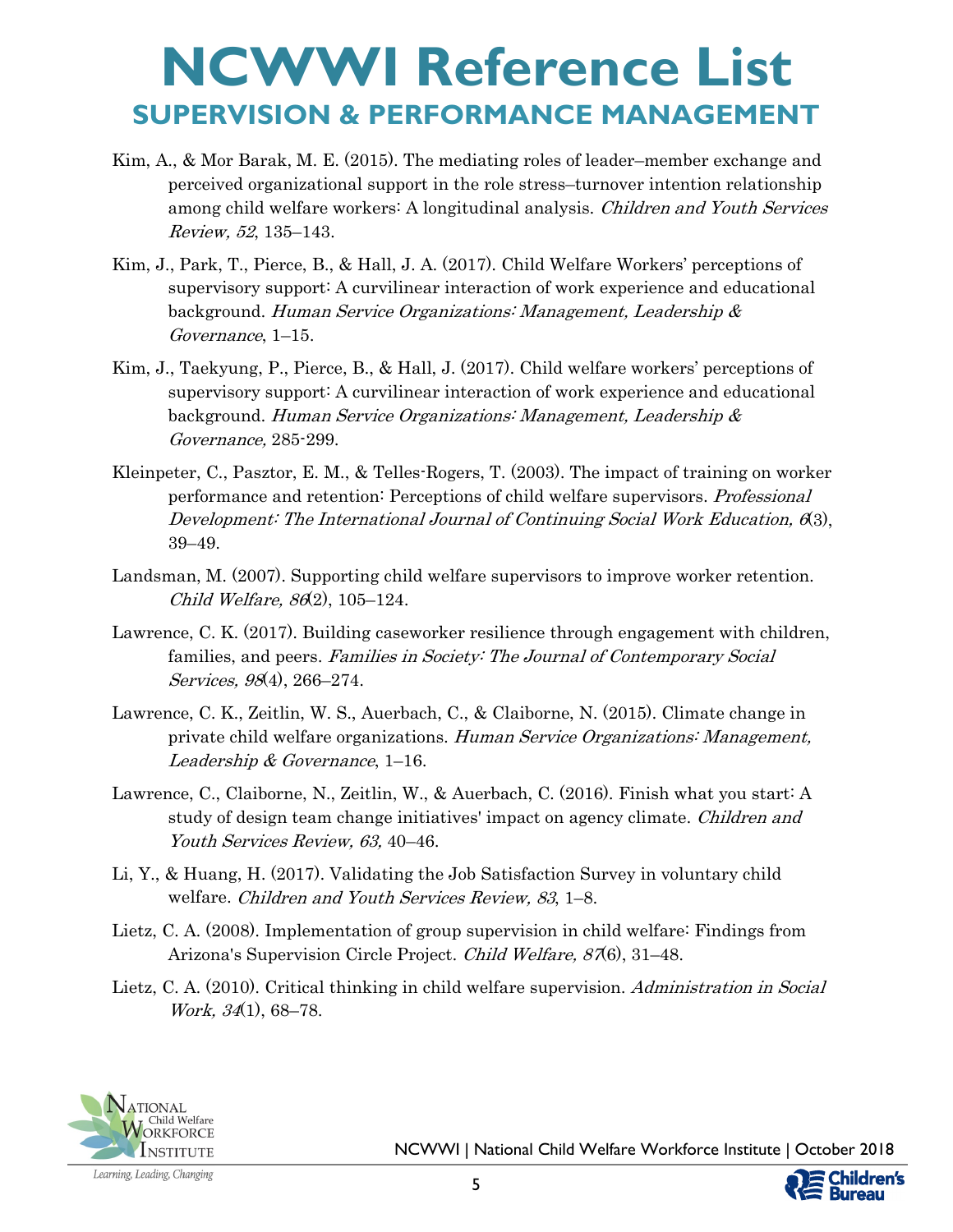- Lietz, C. A., & Julien-Chinn, F. J. (2017). Do the components of strengths-based supervision enhance child welfare workers' satisfaction with supervision? Families in Society: The Journal of Contemporary Social Services, 98(2), 146–155.
- Lietz, C. A., & Rounds, T. (2009). Strength-based supervision: A child welfare supervision training project. The Clinical Supervisor, 28(2), 124–140.
- Liu, Y., Fuller, B., Hester, K., Bennett, R. J., & Simmering, M. J. (2017). Linking authentic leadership to subordinate behaviors. Leadership & Organization Development Journal, 1–17.
- Logan, I. (2017). Isn't that why you were hired? Journal of Ethnic & Cultural Diversity in Social Work, 1–17.
- Lusk, M., Terrazas, S., & Salcido, R. (2017). Critical cultural competence in social work supervision. Human Service Organizations: Management, Leadership & Governance, 1–13.
- MacEachron, A. E. (1994). Supervision in tribal and state child welfare agencies: Professionalization, responsibilities, training needs, and satisfaction. *Child Welfare*, 72(3), 117–128.
- MacEachron, A. E., Gustavsson, N., Lavitt, M., & Bartle, E. (2009). Supervisor preferences for the design and delivery of training. *Journal of Public Child Welfare*,  $\mathcal{R}(2)$ , 173– 190.
- Maertz, C. P., Jr. , Griffeth, R. W., Campbell, N. S., & Allen, D. G. (2007). The effects of perceived organizational support and perceived supervisor support on employee turnover. Journal of Organizational Behavior, 28(8), 1059–1075.
- Manthorpe, J., Moriarty, J., Hussein, S., Stevens, M., & Sharpe, E. (2013). Content and purpose of supervision in social work practice in England: Views of newly qualified social workers, managers and directors. *British Journal of Social Work*, 45(1), 52–68.
- McCrae, J. S., Scannapieco, M., & Obermann, A. (2015). Retention and job satisfaction of child welfare supervisors. Children and Youth Services Review, 59, 171–176.
- Medina, A., & Beyebach, M. (2014). How do child protection workers and teams change during solution-focused supervision and training? A brief qualitative report. International Journal of Solution-Focused Practice, 2(1), 9–19.
- Meruvia, R. T. (2013). Navigating a multigenerational workforce in child welfare. *Practice* Perspectives, 1–5.
- Middleton, J. S., & Potter, C. C. (2015). Relationship between vicarious traumatization and turnover among child welfare professionals. Journal of Public Child Welfare,  $\mathcal{A}2$ , 195–216.



NCWWI | National Child Welfare Workforce Institute | October 2018

ildren's Bureau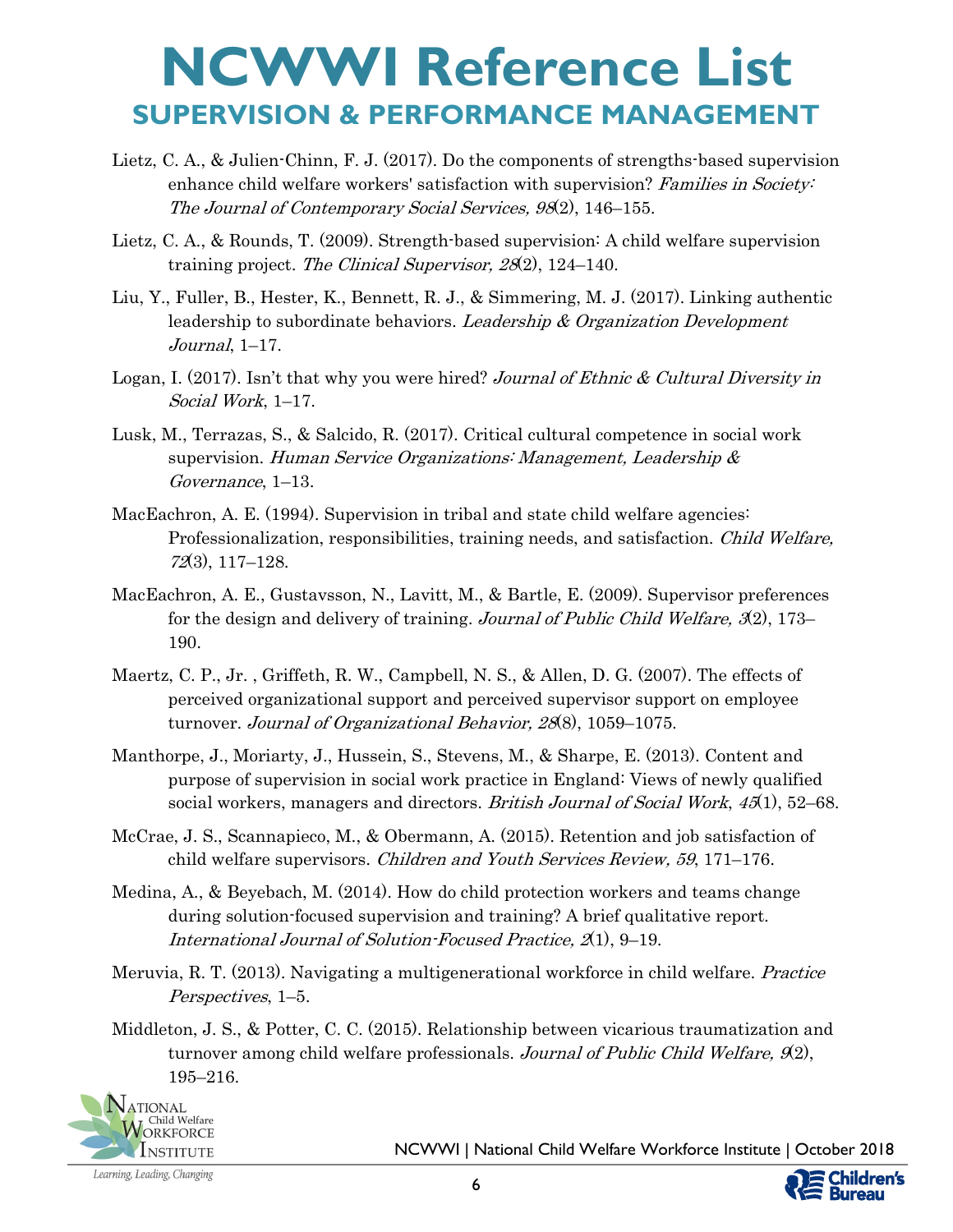- Moore, T. D., Rapp, C. A., & Roberts, B. (2000). Improving child welfare performance through supervisory use of client outcome data. *Child Welfare, 79*(5), 475–497.
- Mor Barak, M. E., Travis, D. J., Pyun, H., & Xie, B. (2009). The impact of supervision on worker outcomes: A meta-analysis. Social Service Review, 83(2), 3-32.
- Murphy, S. Y., & Goodson, J. (2007). Numbers alone do not tell the whole story: A program evaluation designed to generate evidence-based knowledge and practice in child welfare supervision. Journal of Evidence-Based Social Work, 4(3), 81–101.
- Parrish, D. L., & Hargett, B. A. (2010). Bridging the cultural divide: Innovative supervision practices to impact disproportionality with African American clients in child welfare. Protecting Children, 25(1), 99–108.
- Preston, M. S. (2005). Child welfare management training. Administration in Social Work,  $29(4)$ , 89-111.
- Preston, M. S. (2018). Does job control buffer work demands' detrimental impact on public child welfare case managers' affective well-being? Extending the nonlinear demandlinear control model. Child and Youth Services Review, 85, 219–227.
- Quinn, A., Rycraft, J. R., & Schoech, D. (2002). Building a model to predict caseworker and supervisor turnover using a neural network and logistic regression. Journal of Technology in Human Services, 19(4), 65–85.
- Radey, M., Schelbe, L., & Spinelli, C. L. (2017). Learning, negotiating, and surviving in child welfare: Social capitalization among recently hired workers. Journal of Public Child Welfare, 1–20.
- Radey, M., & Stanley, L. (2018). "Hands on" versus "empty": Supervision experiences of frontline child welfare workers. *Children and Youth Services Review*, 91, 128–136.
- Randolph-Seng, B., Cogliser, C. C., Randolph, A. F., Scandura, T. A., Miller, C. D., & Smith-Genthôs, R. (2016). Diversity in leadership: Race in leader-member exchanges. Leadership & Organization Development Journal, 37(6), 750–773.
- Regehr, C., Chau, S., Leslie, B., & Howe, P. (2002). An exploration of supervisors' and managers' responses to child welfare reform. Administration in Social Work, 26(3), 17–36.
- Renner, L. M., Porter, R. L., & Preister, S. (2009). Improving the retention of child welfare workers by strengthening skills and increasing support for supervisors. *Child* Welfare, 88(5), 109–127.
- Rittschof, K. R., & Fortunato, V. J. (2015). The influence of transformational leadership and job burnout on child protective services case managers' commitment and intent to quit. Journal of Social Service Research, 1–14.



NCWWI | National Child Welfare Workforce Institute | October 2018

**ildren's Bureau**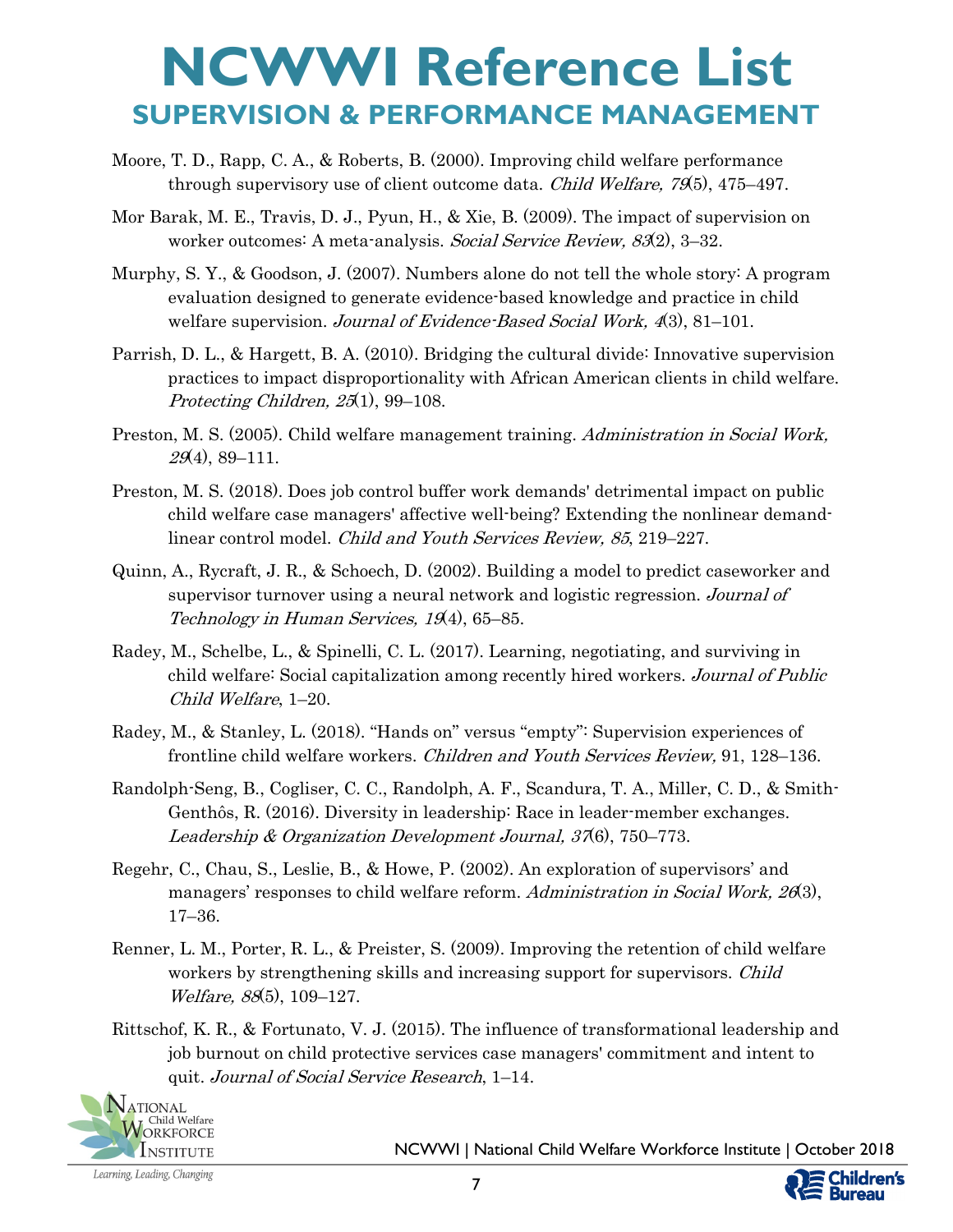- Rochelle, S., & Buonanno, L. (2018). Charting the attitudes of county child protection staff in a post-crisis environment. Child and Youth Services Review, 86, 166–175.
- Rubin, J. (2013). Transforming workforce capacity through a child welfare practice model: Lessons from the field. Policy & Practice,  $71(1)$ ,  $22-25$ .
- Ruch, G. (2012). Where have all the feelings gone? Developing reflective and relationshipbased management in child-care social work. British Journal of Social Work, 42, 1315–1332.
- Sabharwal, M. (2014). Is diversity management sufficient? Organizational inclusion to further performance. Public Personnel Management, 43(2), 197–217.
- Sage, M., Wells, M., Sage, T., & Devlin, M. (2017). Supervisor and policy roles in social media use as a new technology in child welfare. *Children and Youth Services* Review, 78, 1–8.
- Selden, S. C., & Sowa, J. E. (2015). Voluntary turnover in nonprofit human service organizations: The impact of high performance work practices. Human Service Organizations: Management, Leadership & Governance, 39(3), 182–207.
- Skivenes, M., & Tonheim, M. (2016). Improving the care order decision-making processes: Viewpoints of child welfare workers in four countries. Human Service Organizations: Management, Leadership & Governance,  $40(2)$ , 107-117.
- Slater, M. J., Evans, A. L., & Turner, M. J. (2015). Implementing a social identity approach for effective change management. Journal of Change Management, 1-20.
- Spielfogel, J. E., Leathers, S. J., & Christian, E. (2016). Agency culture and climate in child welfare: Do perceptions vary by exposure to the child welfare system? *Human* Service Organizations: Management, Leadership & Governance,  $40(4)$ , 382–396.
- Strand, V. C., & Badger, L. (2005). Professionalizing child welfare: An evaluation of a clinical consultation model for supervisors. Children and Youth Services Review, 27(8), 865–880.
- Strand, V. C., & Badger, L. (2007). A clinical consultation model for child welfare supervisors. *Child Welfare, 86*(1), 79–96.
- Tebes, J. K., Matlin, S. L., Migdole, S. J., Farkas, M. S., Money, R. W., Shulman, L., & Hoge, M. A. (2011). Providing competency training to clinical supervisors through an interactional supervision approach. Research on Social Work Practice, 21(2), 190– 199.
- Tepper, B. J., Moss, S. E., & Duffy, M. K. (2011). Predictors of abusive supervision: Supervisor perceptions of deep-level dissimilarity, relationship conflict, and subordinate performance. Academy of Management Journal, 54(2), 279–294.